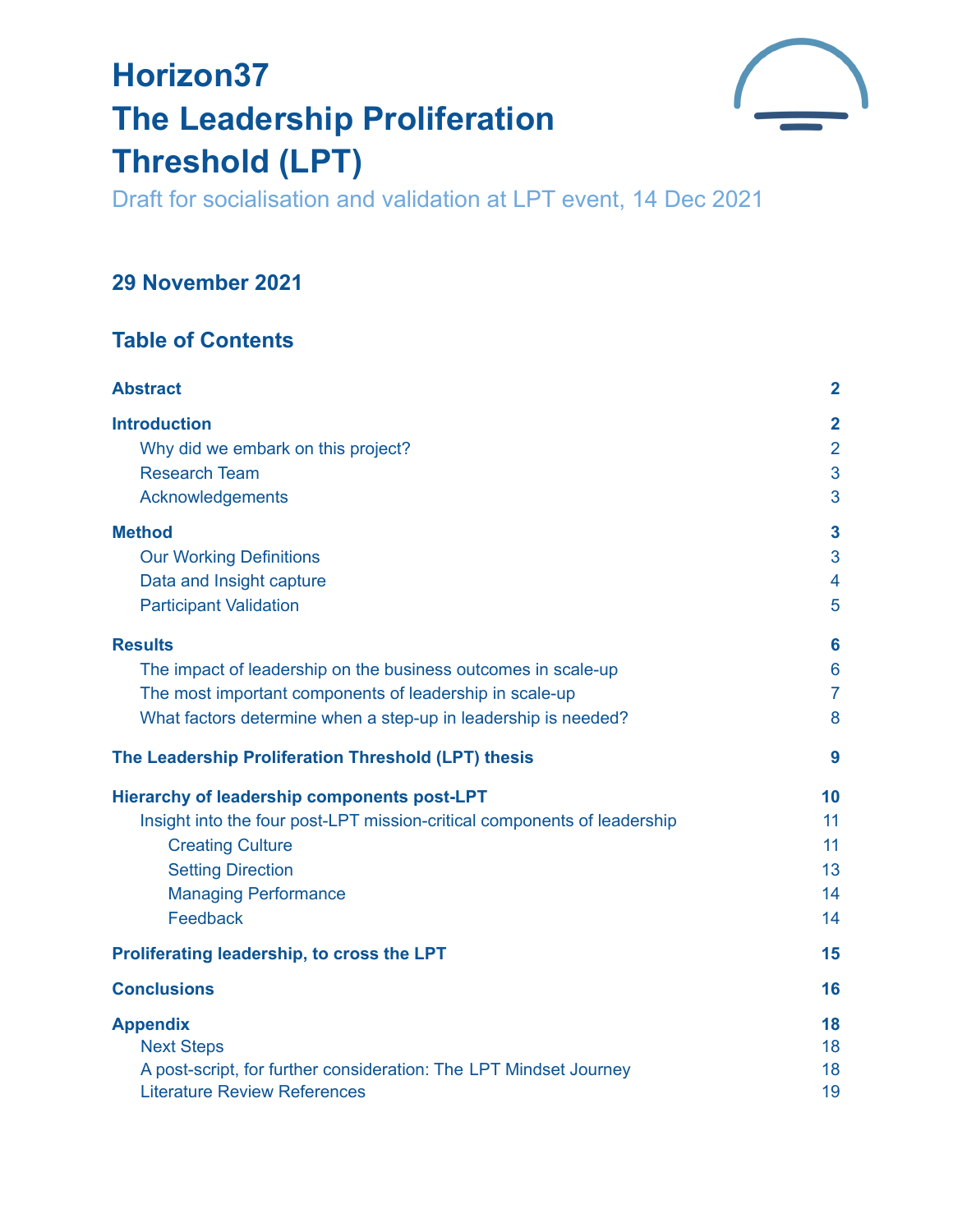## <span id="page-1-0"></span>**Abstract**

The necessary type and quality of leadership changes as a business grows, but not in a linear fashion. We identified and examined the transitions in leadership required for innovation businesses to succeed in the scale-up journey. At points along the way, the urgency of change, and associated risk to the business, can increase fast. We define the moment for a scale-up where unprepared leadership can pose the greatest risk to the business as the **Leadership Proliferation Threshold (LPT)**.

The pending risk is often neither foreseen nor properly mitigated for. In preparing for the post-LPT stage, experienced members of the scale-up ecosystem advocate for investing in a new type of collective leadership. The key components of the collective leadership required beyond the threshold are creating culture, setting direction, managing performance and feedback. Furthermore, leadership must proliferate beyond the Founder/CEO for the scale-up business to thrive beyond the LPT.

The controlling variable for when a business approaches the LPT appears to be headcount. Other proxies for "business stage", such as revenue, fundraising, technology readiness, and market fit have less bearing on leadership needs, and can be at vastly different levels of maturity (depending on the sector), when the LPT is reached.

This study is based on interviews, surveys and conversations conducted with participants from across the innovation scale-up business ecosystem, and, corroborated and enhanced by the research team coaching, facilitating hundreds of scale-up leaders. It moves from considering the difference good or bad leadership makes, to a deeper dive into the tipping point at which good leadership must proliferate to the executive team and organisation, in order for the business to scale-up, and the identified components of good leadership, which will empower this success.

## <span id="page-1-1"></span>**Introduction**

#### <span id="page-1-2"></span>**Why did we embark on this project?**

We set out to examine and extricate how leadership correlates with business outcomes for scale-ups in order to help entrepreneurs, executive teams, investors, mentors and board members plan how to improve their performance during the scale-up phase

Having an idea and starting a new venture has never been easier than today, however growing a start-up into a scale-up is still challenging. Moving from founder to CEO requires a whole new set of skills and capabilities. Failing to successfully move through this transition is common; only 1 in 25 new early stage ventures grow to employ over 50 people. Many factors contribute to the scarcity of start-ups reaching significant growth, such as a non-scalable business model, lack of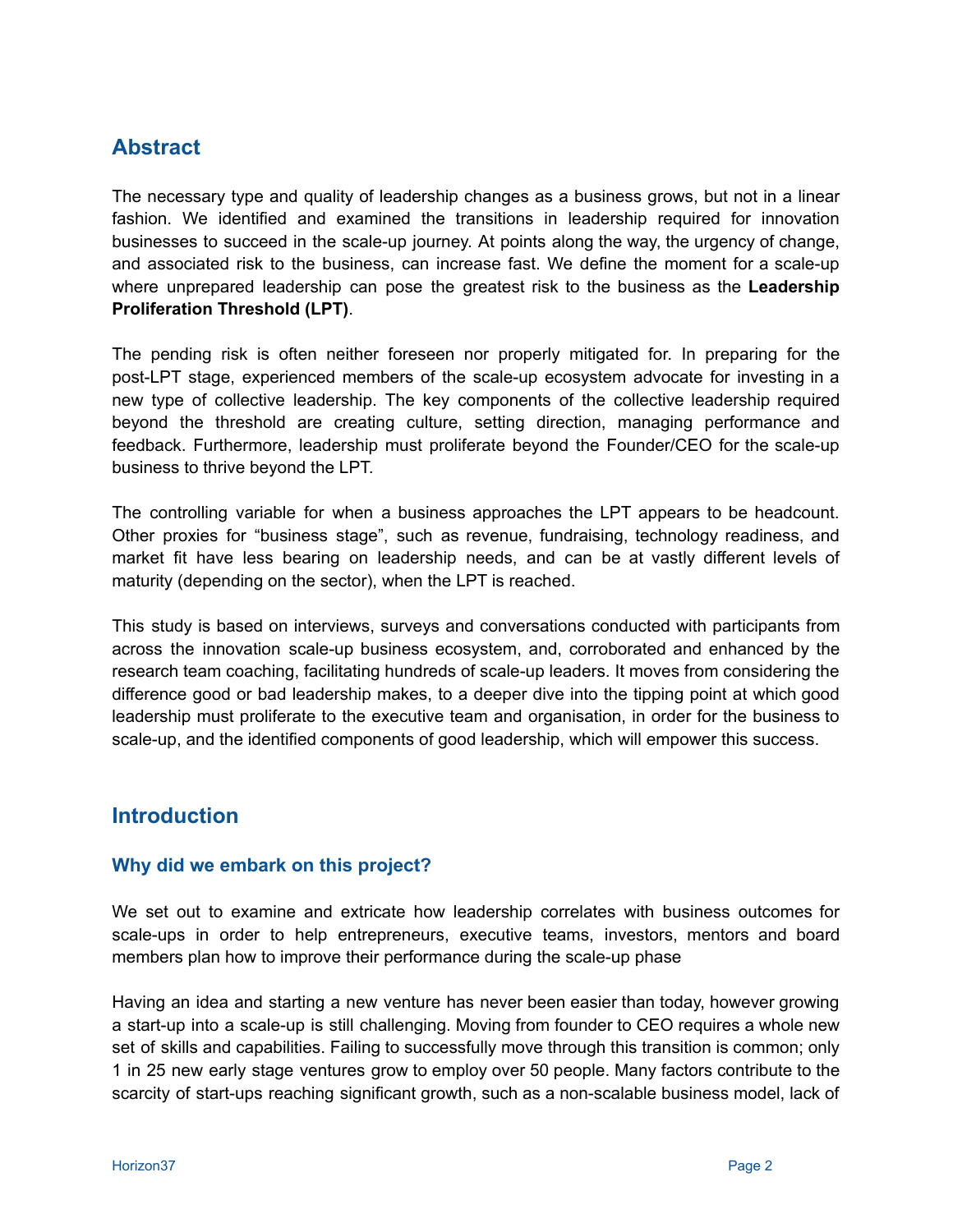access to capital, maturity of product or service, dysfunctional teams, and slow customer traction.

The importance of leadership has long been acknowledged (Nicholson, 1998; Gupta et al., 2004; Fernald et al., 2005; Chen, 2007; Renko et al., 2015, Harrison et al., 2019) as a key contributing factor in positively enhancing the effectiveness of a venture and also enabling the growth of it. Recent studies highlighted the most important challenges founders face when taking an idea through this transition, such as; developing a viable business model, building a product or service, attracting customers, building a strong team and securing early-stage capital. To support this process, founders require multiple skills; such as developing a vision, executing through chaos and achieving persistence (Freeman and Siegfried, 2015, Harrison et al., 2019). Moreover, effective communication, risk taking and creativity have also been acknowledged as key attributes to entrepreneurial leadership. But despite its important role in the scale-up phase, only few studies have examined leadership from the lens of entrepreneurial leaders through growth (Lang, 2013; Leitch et al., 2009; Leitch et al., 2012).

This project follows in the footsteps of the successful Horizon37 "Born or [Made"](https://horizon37couk.files.wordpress.com/2021/08/born-or-made-revised.pdf) and [Villains](https://horizon37couk.files.wordpress.com/2021/08/villains-and-values-final-version-aug-2021.pdf) vs. [Value](https://horizon37couk.files.wordpress.com/2021/08/villains-and-values-final-version-aug-2021.pdf) research projects. We chose this topic now, because changes in the early stage innovation business funding landscape appear to be increasing the demands on leaders more than ever.

#### <span id="page-2-0"></span>**Research Team**

- Katy Tuncer, Director of Coaching and Products, Horizon37
- Joanne Roberts, Partnership Manager, Horizon37
- Phillip Evans, Cranfield School of Management
- Orsolya Ihasz, Cranfield School of Management

#### <span id="page-2-1"></span>**Acknowledgements**

Our thanks go to all our contributors for their generous time and openness in being interviewed and providing feedback for this project. We would like to thank, in particular:

Matthew Carr, Peter Cowley, Julian Hildersley, Simon King, Ann Kramer, James McKenzie, Phil O'Donovan, Oliver Sexton, Andrew Stanniland, Simon Thorpe, Johnathan Wagstaffe, Jim Warwick, Dan Wood, Wenmiao Yu, as well as our participants who have chosen to remain anonymous.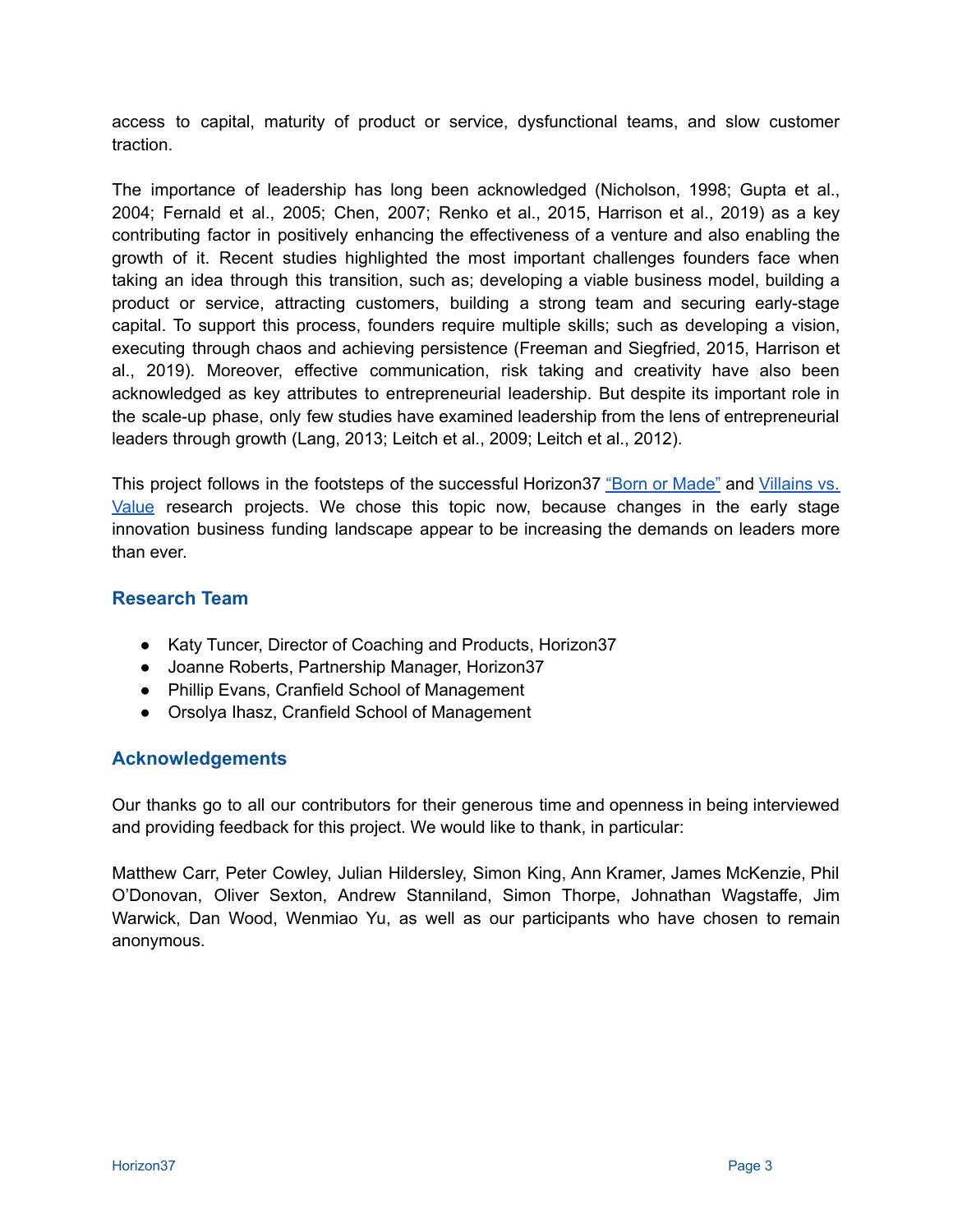## <span id="page-3-0"></span>**Method**

#### <span id="page-3-1"></span>**Our Working Definitions**

Leadership: "Causing results through others", (i.e. NOT "doing skills" like technology development, financial modelling or video marketing).

"A Scale-up Business": a 3-7 year old company that meets any/all of the following criteria:

- Have had VC or Angel backing at least £1m in total
- Or are £500k p.a. revenue generating (product market fit)
- Or have grown 20% in staff from base 50 for three years
- Or have grown 20% revenue YoY from base £100k for three years

#### <span id="page-3-2"></span>**Data and Insight capture**

The Horizon37 and Cranfield School of Management research team applied their extensive experience in the study and practice of coaching and entrepreneurship to design our research methods, to discover which interventions make the most difference in the areas that matter the most.

The team built a robust survey and interview questionnaire to capture participants' insight about leadership on two key questions:

1. What difference does good or bad leadership make to **business outcomes**?

2. Which **components of leadership** are the most important to succeed in the scale-up phase.

#### **Business Outcomes**

We asked all participants to identify the business outcomes that could be influenced by good or bad leadership. Our hypothesis was to consider three outcomes:

- **● Deploy the product/service to achieve the company mission**
- **● Raise investment funding**
- **● Achieve a positive "exit" (IPO or sale)**

#### **Components of Leadership**

We defined a draft list of 18 components of leadership based on the collective experience of the research team and refined it in conversation with our participants, who were asked to validate and add to the components.

Our selection of relevant business outcomes and components of leadership to examine have been validated through the academic literature.

*"Entrepreneurial Leaders are able to create visionary scenarios that in turn build a 'supporting cast' who become committed by that vision" (Gupta et al, 2004)*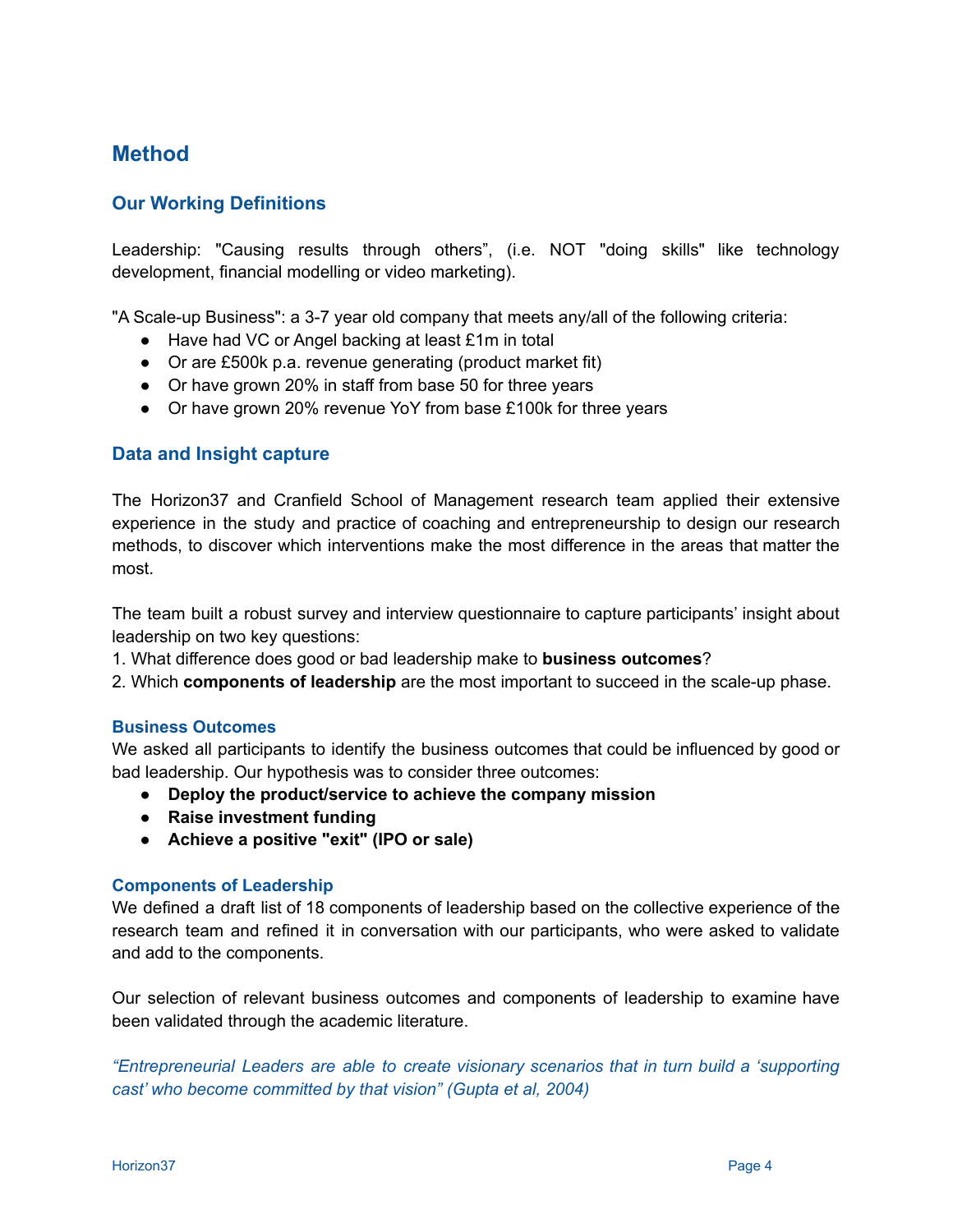*"Entrepreneurial leadership plays a central role in establishing and conveying the corporate vision, as visionary communication may provide employees a deeper understanding of why the organisation is established and their higher purpose" (Men, Yue, and Lieu, 2020)*

To capture participants' insights, we sent the survey out through various channels, using Google form and semi-structured interviews, which were conducted by members of the research team.

#### <span id="page-4-0"></span>**Participant Validation**

We used LinkedIn, the Horizon37 website and e-newsletter, The Cambridge Network News, Bettany Centre for Entrepreneurship, Warwick Business School, Cranfield School of Business alumni, existing personal contacts, and direct requests to Horizon37 alumni, to reach participants with our invitation to participate in this research.

In our analysis, we only included responses from participants with experience in at least one relevant role in the scale-up ecosystem. We were pleased to have captured a full range of perspectives:

Venture Capitalist<br>O (non-founder)

d at least one (Angel/VC) funding round as

Board member of a scale-up business

gel Invest

Source: Participants who answered the question, self-declaring experience in each role: font size indicates number self declaring experience (i.e larger font, larger group size)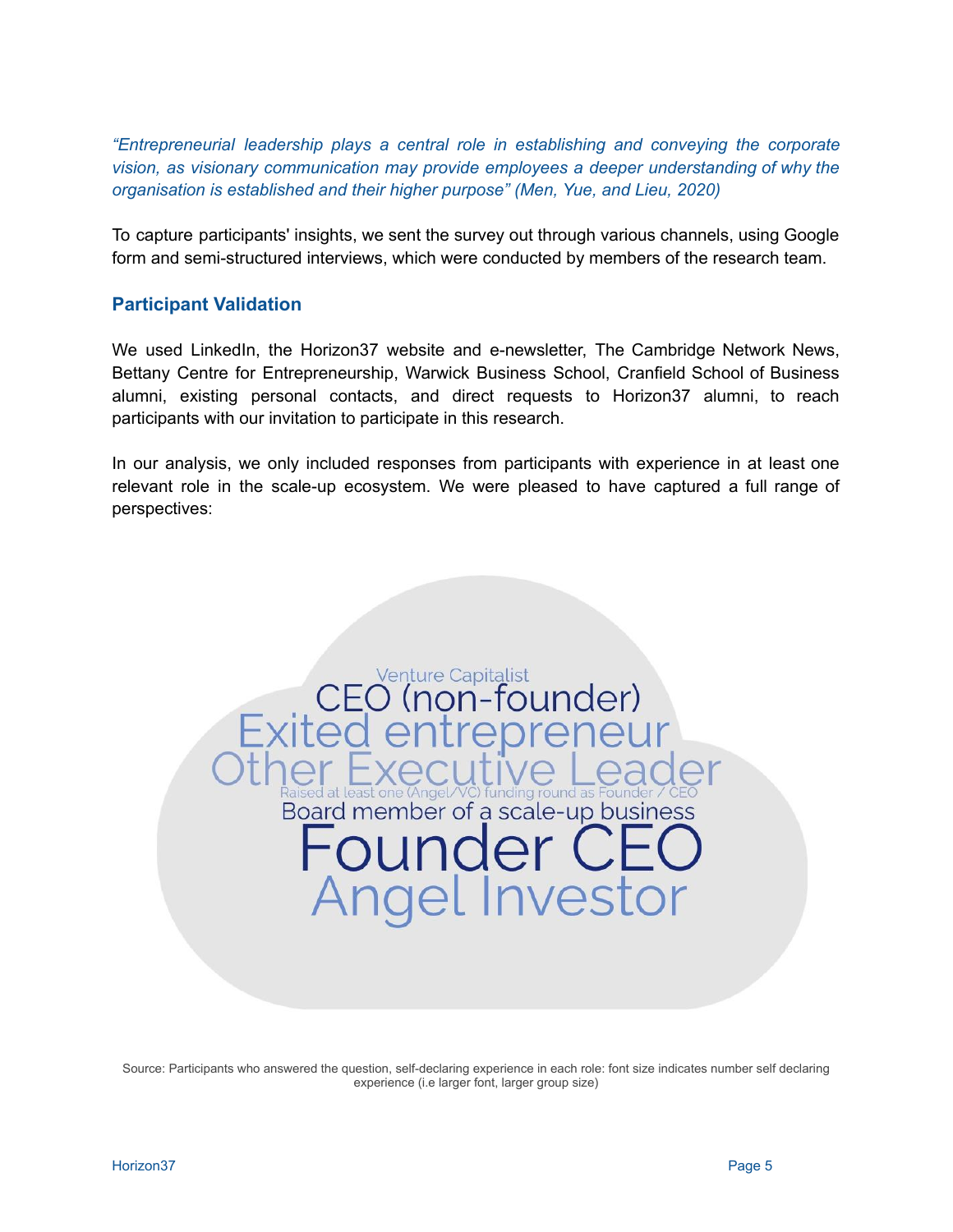We conducted semi-structured interviews, for between 40 minutes and three hours each, with thirty carefully selected scale-up business leaders between June - August 2021.

The findings were corroborated by further conversations held with forty individuals to validate the concept of LPT. All our research is enhanced and ratified by the research team coaching, facilitating hundreds of scale-up leaders.

## <span id="page-5-0"></span>**Results**

#### <span id="page-5-1"></span>**The impact of leadership on the business outcomes in scale-up**

The outcome most impacted by leadership is the business being able to **achieve its mission** this could include deploying the product or service, generating financial returns, creating jobs and disrupting a sector or social construct.

Two other outcomes - **raising investment funding** and **achieving a positive exit** - are less strongly influenced by leadership. However, an attractive business for investors and acquirers is likely to (a) be achieving, or have potential to achieve, its mission, and (b) have proliferated leadership which lowers the risk of failure post acquisition.

"Teams build the world but they go nowhere without Leadership" - *Simon King, Partner, Octopus Ventures*

"In a competitive and challenging market with increasing numbers of start-ups, it is leadership that ultimately defines the difference between success and failure." - *Phil O' Donovan, Chairman of Twelve Winds and co-founder of CSR plc*

"At the beginning, leadership is the typical founder. They have a hand in every aspect of the company, marketing, all the way through to cleaning the office. As the business evolves, so does the skill set within the company. Leadership then is about harnessing those skills and therefore looking at a "longer horizon". You want to be able to move from looking at day to day or even minute by minute issues to planning 6/12 months ahead." - *Anonymous*

Moreover, the risk of failure in leadership is expensive, if not catastrophic for the scale-up business.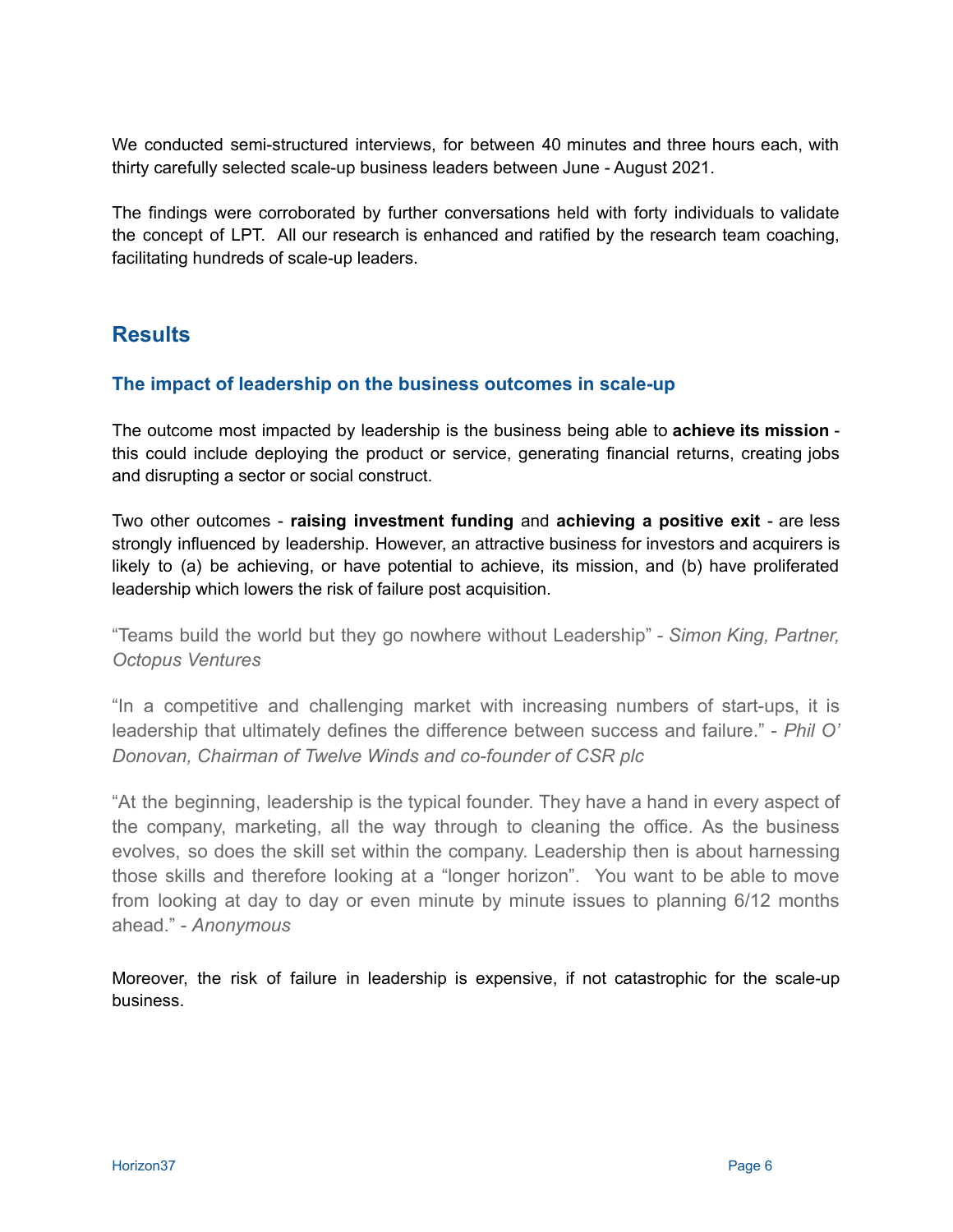"When a Founder leader fails, the business can be set back 18 months, as well as having a costly impact on culture and technology development." - *Victor Christou, Partner & Head of Growth at YFM Equity Partners.*

#### <span id="page-6-0"></span>**The most important components of leadership in scale-up**

There is no "one-size fits all in leadership", and individuals can succeed by deploying a vast range of styles and strengths. However, we find that there are eighteen components of leadership required collectively in the business during scale-up:

- 1. Decision-making i.e. prioritises the most important decisions for the business, gathers relevant data and input, consults appropriately to win buy-in, makes decisions at the right time, communicates to ensure execution of decisions.
- 2. Setting direction i.e. lays out the direction and supporting plans for the business to scale, over appropriate time-scales, and communicates to ensure alignment and clarity.
- 3. Hiring i.e. attracts, selects and on-boards the ideal people to deliver the business goals.
- 4. Creating culture i.e. motivates people, fosters excellent team interactions, appreciates and optimises diverse strengths in teams, consistently "lives" the ideal company values, prioritises and de-prioritises clearly to increase productivity, inspires ownership and belief in the chosen organisational culture.
- 5. Firing i.e. swiftly identifies people who are not, or no longer, performing as the business needs, takes action to move people out of the business, maintains positive stakeholder relations when tough firing decisions are made and implemented.
- 6. Problem-solving i.e. identifies problems and addresses the highest priority ones to move the business forward, comes to practical and valuable solutions to important problems, directs action to unstick blockages and allows people to work efficiently towards business goals.
- 7. Organising people i.e. clarifies roles and responsibilities, puts the right people in the right roles, provides unambiguous job missions, shows how people's deliverables and outcomes ladder up to business results, empowers with appropriate level of autonomy in tasking.
- 8. Managing performance i.e. sets high expectations, induces responsible leadership in others, holds people to account, has difficult conversations effectively, increases quality and performance of teams over time, in line with business needs.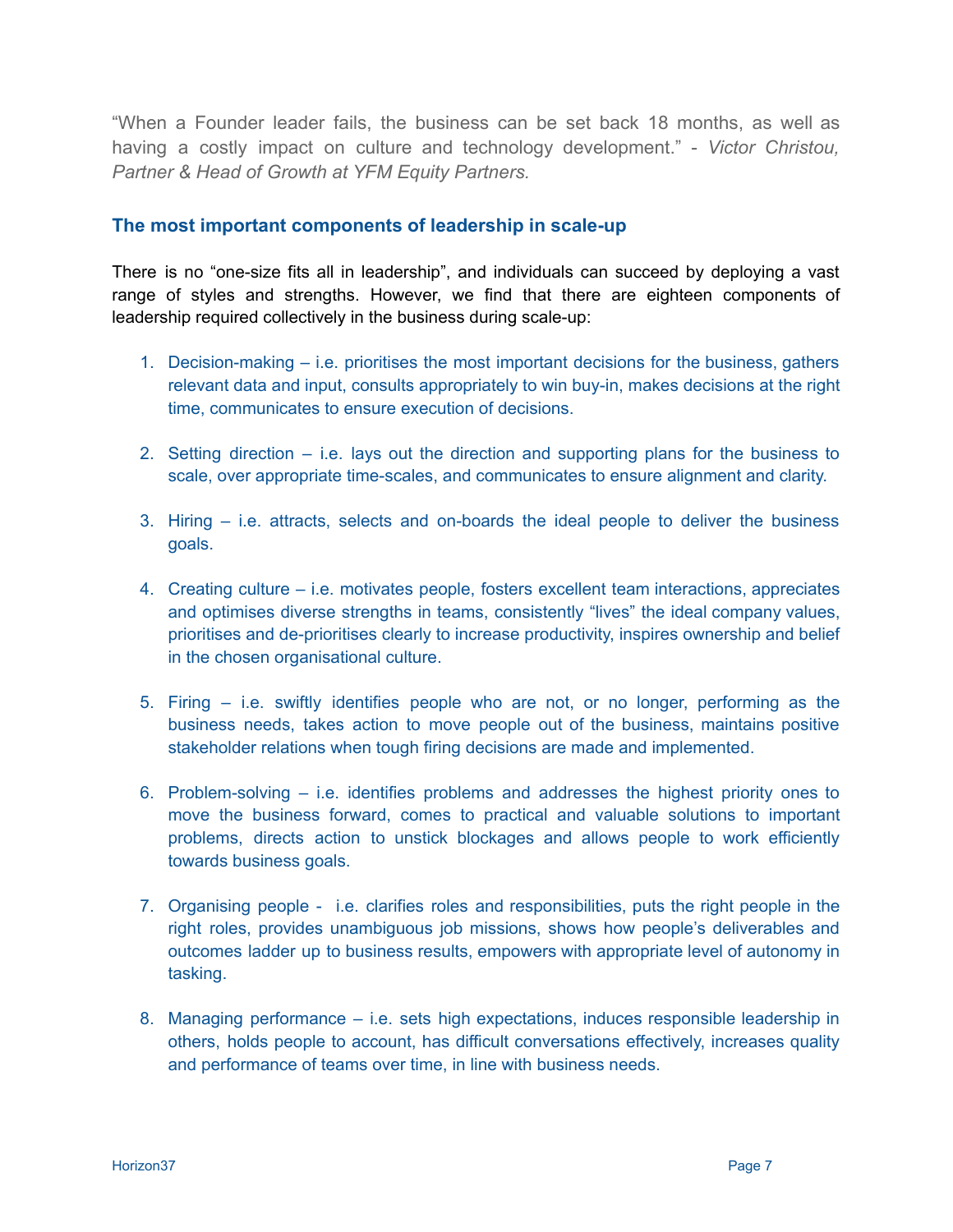- 9. Mentoring i.e. brings distinctive value to mentees, sets up effective, efficient mentoring relationships, maintains trust and sticks to unambiguous terms and boundaries as a mentor
- 10. Resilience i.e. role models building resilience in self, creates resilience networks and support around and within the business, links the case for resilience to tangible business value creation, handles failure without denial or despair to react and adapt as required.
- 11. Feedback i.e. seeks feedback for self and business, listens with an open-minded and action-oriented mindset to feedback, uses feedback to improve, delivers useful feedback, creates a feedback culture and processes in the business to allow others to improve.
- 12. Self growth i.e. has the ability to look at their self-objectively, knows their own strengths and weaknesses, adjusts opinions and beliefs consciously over time, engages in development work as a leader.
- 13. Networking leverages mentors and advisers, seeks new perspectives from peers and relevant experts, contributes and benefits from scale-up ecosystems and communities within.
- 14. Stakeholder relations i.e. identifies and prioritises important stakeholders, engages and influences for the benefit of the business.
- 15. Leadership mindsets i.e. creating and choosing mindsets that optimise leadership performance.
- 16. Leader Identity i.e. knowing unique value as a leader that is relevant to the needs of the business, knowing own purpose, strengths and style that gets the best results.
- 17. Self-deployment i.e. deploying time and energy as a leader where it is most valuable and needed, being present and being "in flow" more often than not.
- 18. Achieving i.e. achieving specific leadership objectives that matter to me and my business, getting positive results through others.

The relative importance of each component of leadership changes drastically as the business evolves.

#### <span id="page-7-0"></span>**What factors determine when a step-up in leadership is needed?**

More is demanded of leaders as businesses mature. There are many different controlling variables used to define the stage of maturity of a scale-up - for example, the amount of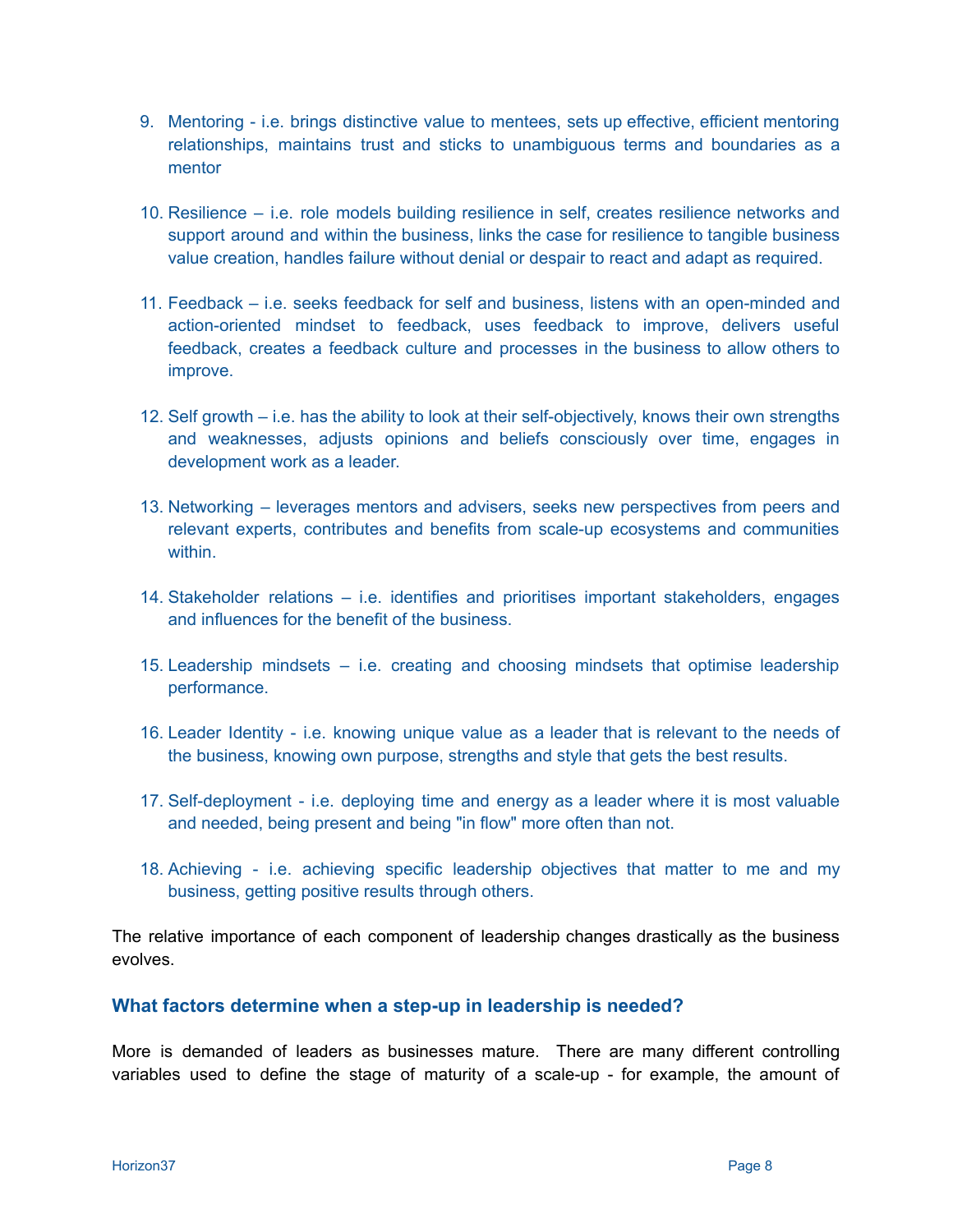investment raised, revenue, market traction, product regulatory approval, IP creation, and many more.

"Short term results can eclipse a focus on long term results. The mentoring, thinking, socialisation of things slips when it's all about short term results. Then things crash in the longer term." - *Anonymous*

However, the most important variable that drives a demand for better leadership appears to be headcount.

Moreover, the pressure of leadership does not mount in a linear fashion with headcount. There are many critical transition points in the growth journey of a scale-up, but of particular interest, the risk to the business of unprepared leadership increases sharply at around 30-50 people. We coined the phrase "Leadership Proliferation Threshold" to describe this.

### <span id="page-8-0"></span>**The Leadership Proliferation Threshold (LPT) thesis**

As a scale-up moves through the LPT, new leadership skills and knowledge are required, but not just in a single leader. If the Founder/CEO fails to empower other leaders in the business, they will slow and stifle the business. "Behind the curve", business outcomes are put at risk.



Source: Analysis by the research team of: interviews held with 30 scale-up business leaders; validation conversations with 40 leaders; survey results; and literature review.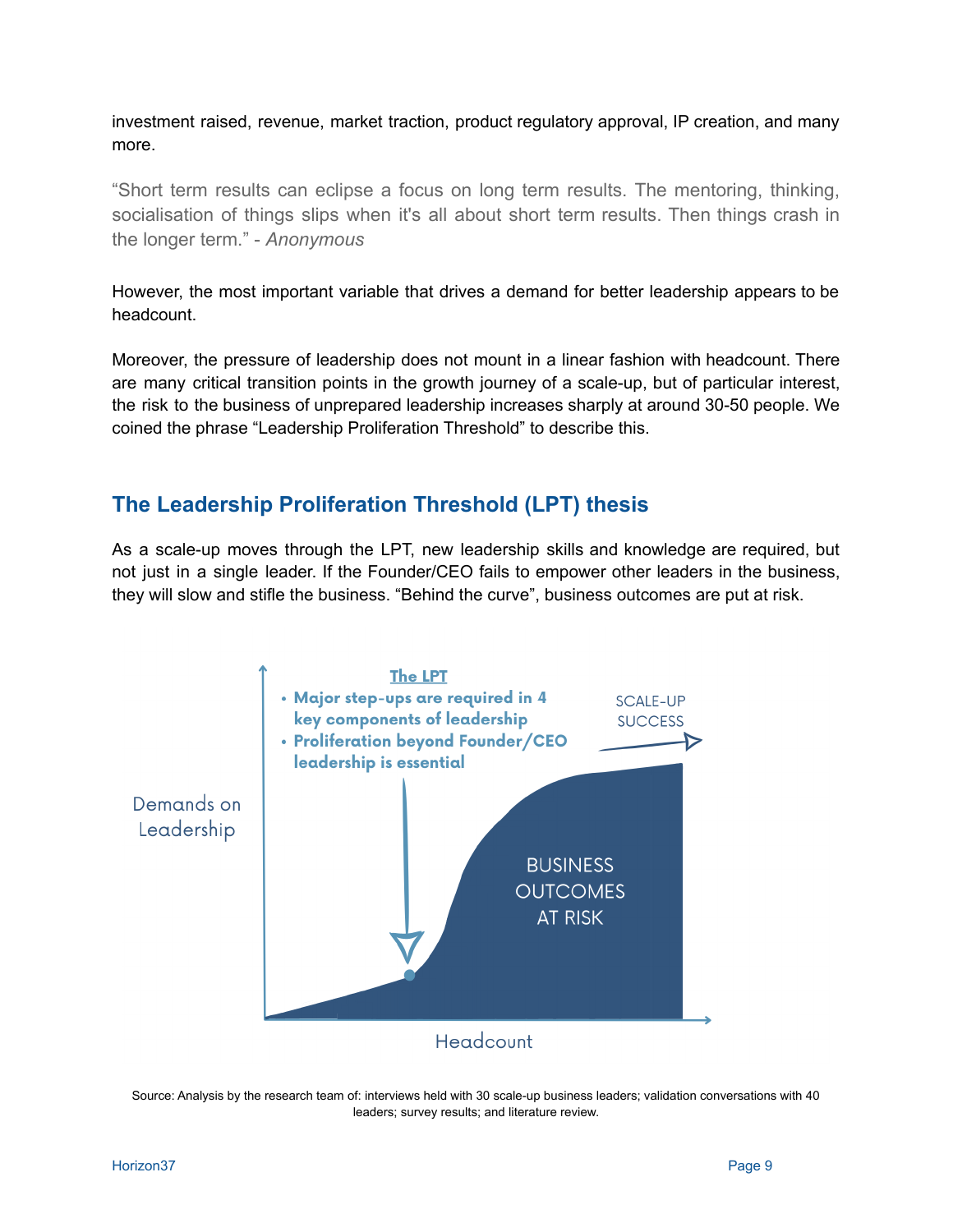"If you cut off the head of the snake, can it still survive?" *Anonymous*

"At the beginning, leadership is the typical founder. They have a hand in every aspect of the company, marketing, all the way through to cleaning the office. As the business evolves, so does the skill set within the company. Leadership then is about harnessing those skills and therefore looking at a "longer horizon". You want to be able to move from looking at day to day or even minute by minute issues to planning 6/12 months ahead." - *Anonymous*

### <span id="page-9-0"></span>**Hierarchy of leadership components post-LPT**

According to our findings, for a business to successfully cross the leadership threshold, four important leadership components are required above others: **Creating Culture, Setting Direction, Managing Performance** and **Feedback**.



Source: Analysis by the research team of: interviews held with 30 scale-up business leaders; validation conversations with 40 leaders; survey results; and literature review to identify the hierarchy of leadership components post-LPT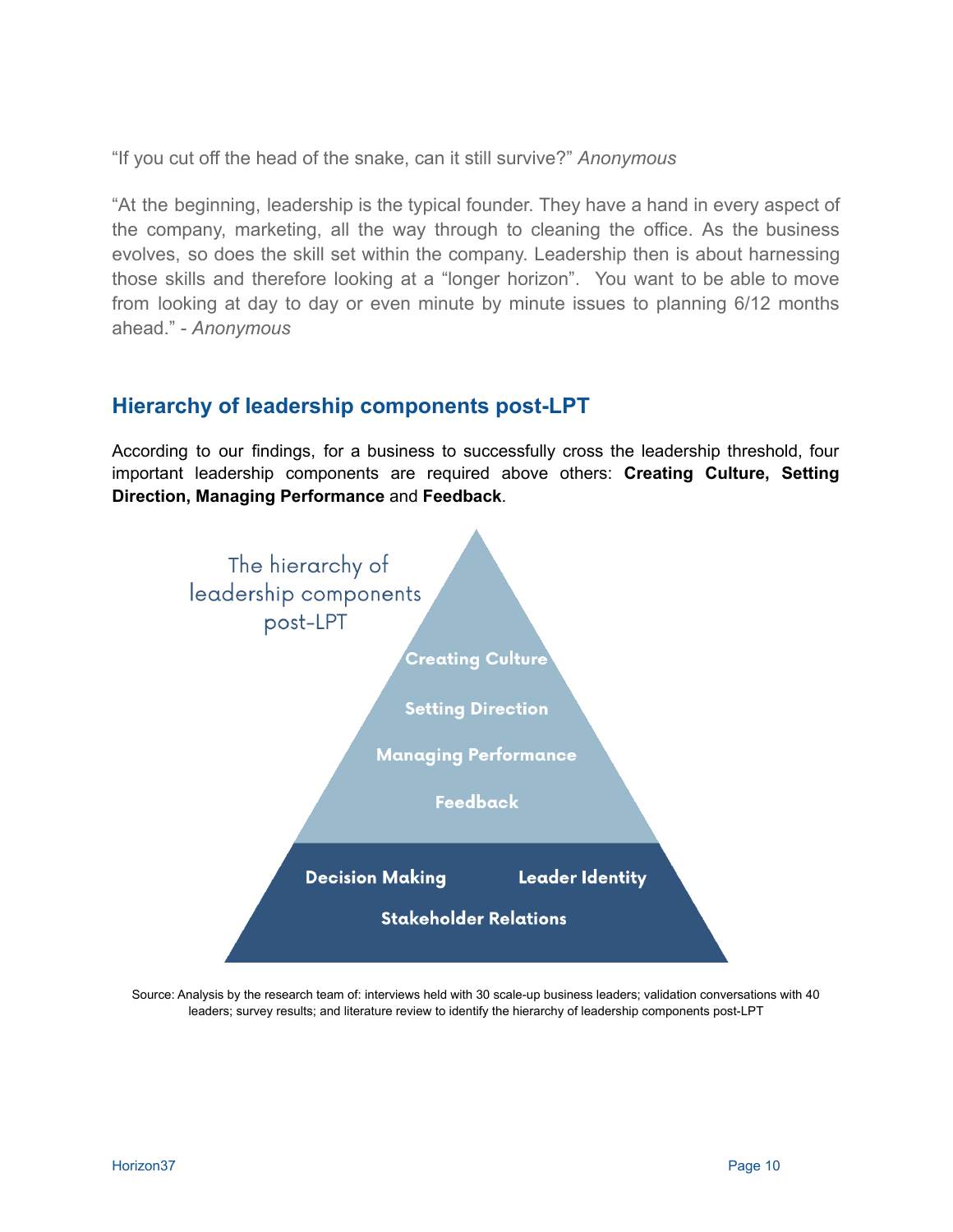"To get ready for a year ahead, you need to go beyond the 'band of rebels' and get ready to scale." - *Jonathan Wagstaffe, Founder and CEO, Growva*

#### <span id="page-10-0"></span>**Insight into the four post-LPT mission-critical components of leadership**

The leaders themselves, and stakeholders including investors etc, should look out for signs that the mission-critical components are strong after the LPT is crossed. They need to invest in upskilling in a very targeted way.

"Leadership is a muscle. It's something that needs to be practised and flexed." - *Wenmiao Yu, Director of Business Development & Co-Founder at Quantum Dice Ltd.*

#### **a. Creating Culture**

<span id="page-10-1"></span>Every scale-up has a culture, and usually plenty of useful elements of the founder culture remain post LPT. For example, people being strongly purpose-led; or a deep pride in the innovation upon which the business is based.

Leadership also relates closely to the founder's values which ultimately shapes the core values of the venture upon which a culture has been built on. The importance of culture in organizations has long been debated by scholars in organizational theory, however, the relationship between culture and organisational performance is still not well understood. It is assumed by many that a culture that aligns with the overall aims of the venture and with members' behaviour will boost economic performance. This general view fails to take into consideration that culture is a multi-dimensional structure which does change over time.

According to scholars, a strong culture will boost economic performance only if norms such as adaptability and integrity are strongly set by the founder from the beginning and widely shared amongst members and intensely held throughout the transition phase (Chatman et al., 2014). Culture also includes communication and power structures of the venture which are changing throughout this transition. (Phadke & Vyakarnam, 2017)

"Culture is one of the things that leadership builds. When people talk about successful cultures they are also talking about successful leadership." - *Simon King, Partner, Octopus Ventures*

Deliberately creating the culture is necessary for a successful scale-up, and it is critical to ensure a balance between giving freedom to others, whilst also building a clear framework in which that freedom can be expressed. Drifting and allowing the culture to evolve naturally over time is risky and will lead to an increased likelihood of failure.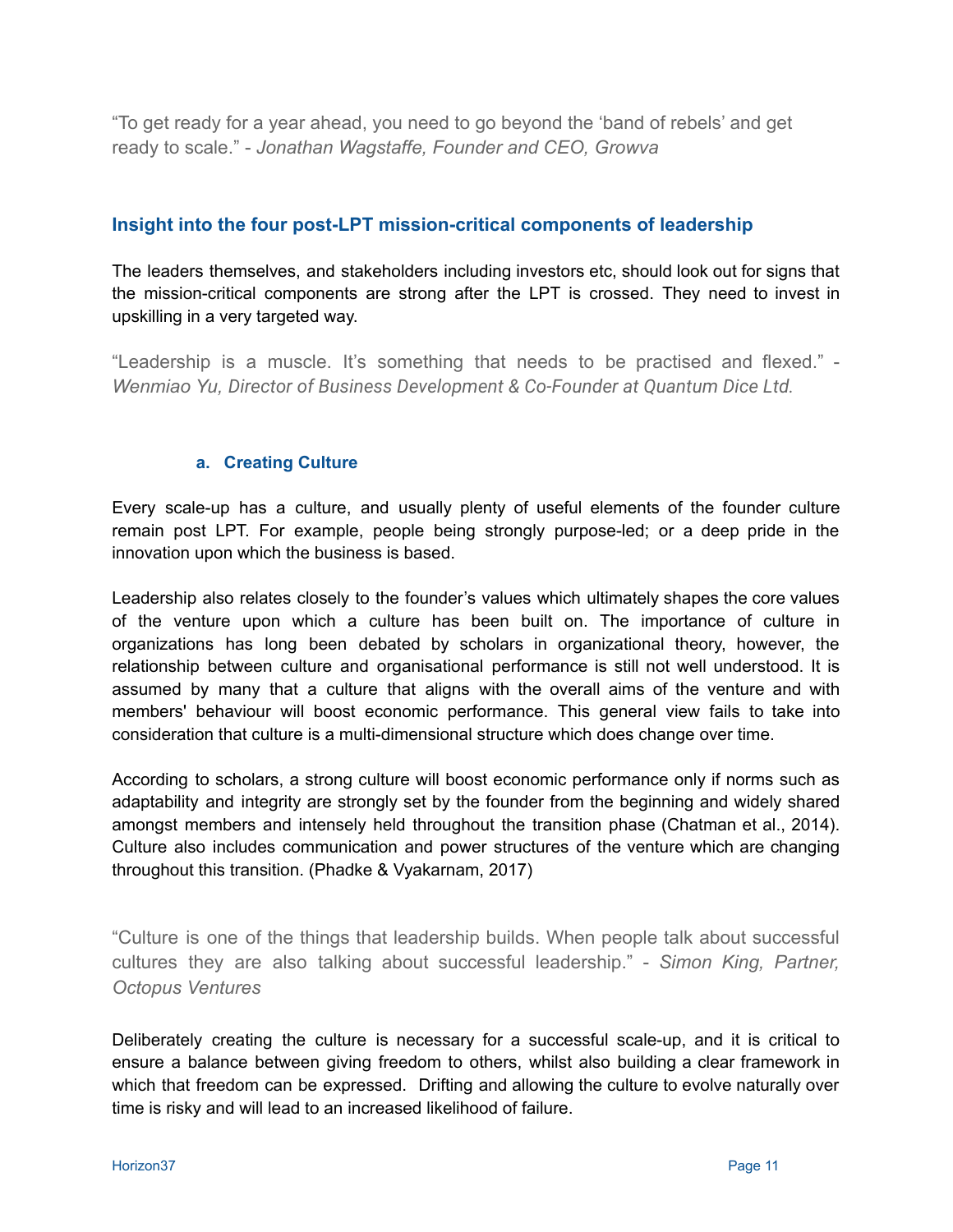This is a constantly evolving tradeoff and one that needs careful and deliberate attention. If the framework is too tight or lacks integrity, the culture can become purist, dogmatic, and too disciplined. A culture which has drifted and is too loose, with lack of buy-in, risks becoming unproductive and inconsistent, with no direction and pet-topic led.

In the *ideal* culture, leaders ensure people in the business:

- 1. Are enabled and encouraged to sell the vision
- 2. Believe in, and feel ownership of, company values/ideals
- 3. Are market led, striving to be valuable and relevant for customers
- 4. Are 100% clear on roles and responsibilities
- 5. Play to strengths

"My role as a leader is in setting and testing the boundaries between which my team can innovate but also feel comfortable to fail. You can't innovate without failing, and it is my responsibility as a leader to identify where the lines are." - *Wenmiao Yu, Director of Business Development & Co-Founder at Quantum Dice Ltd.*

#### **b. Setting Direction**

<span id="page-11-0"></span>With limited resources, ambitious goals, and pressure to move at pace; scale-ups can seldom afford to waste time and effort on the wrong things.

Leaders need to set direction, and do so in a way that gives people the clarity and confidence to work on what matters most to the business. But there is no golden rule as to how.

"There are a load of ways to build something and influence people around a vision. Look at successful examples of scaled companies." *Ben Murphy, Cleantech Investment Director - IP Group*

Recent studies on entrepreneurial leadership (Harrison et al., 2019; Leith & Volery, 2017) illuminate the importance of a vision which closely relates to the founder's skill for setting direction for the venture. Direction setting has been also identified as a key factor to growth by setting goals, aims and strategic direction for the long run. A founder crossing the leadership threshold finds their way to successfully shape the outcome and direction of the business which results in improved economic performance and organisational effectiveness.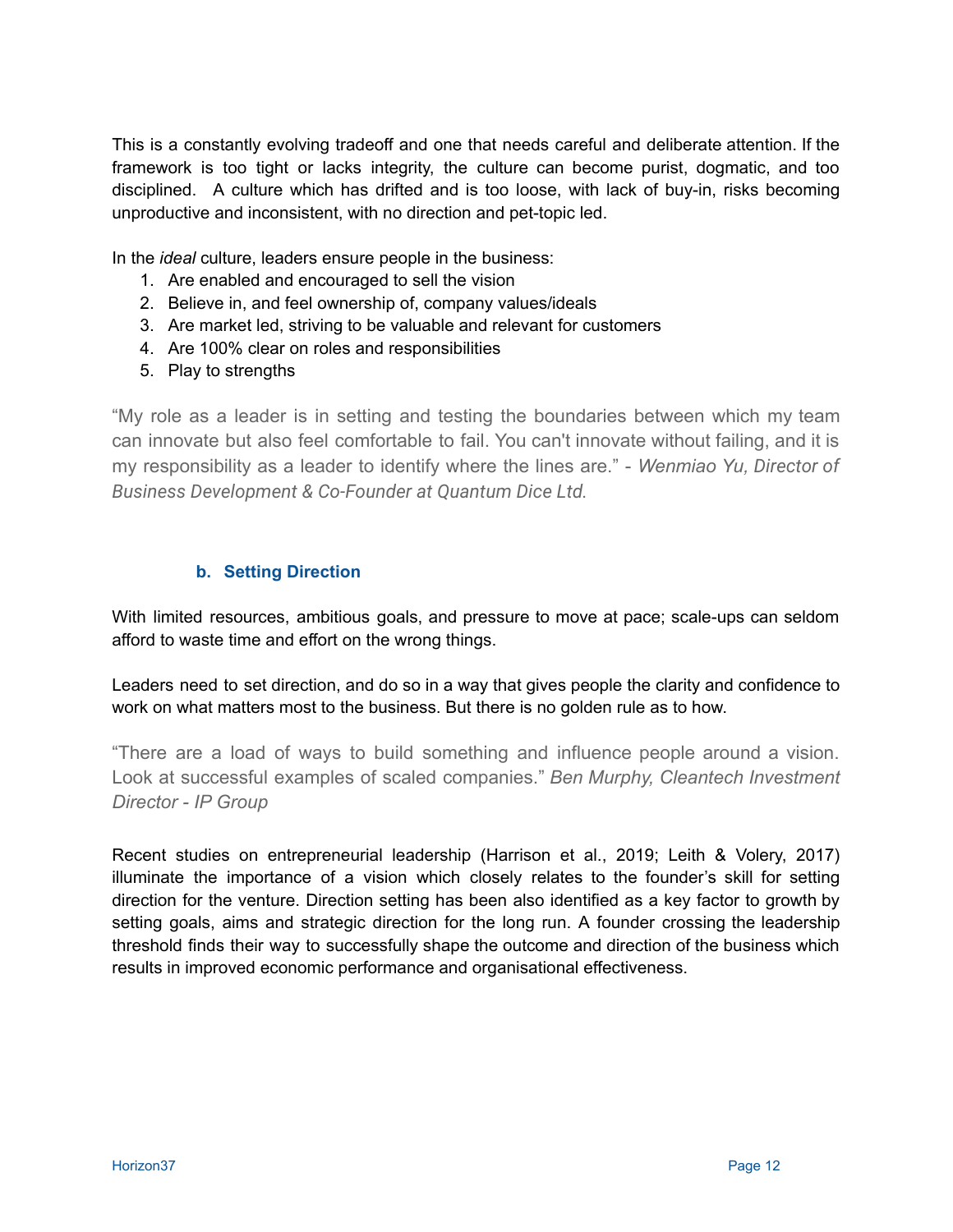"Direction setting is top priority: set out the big vision, communicate and inspire people to rally behind it. Needed next is a plan to execute at a level down and have the team buy in. Some people do one or the other. They may be good at the low level plan budgets and expansion plans to new markets, but lose the 5 year "where are we going?" plan. More commonly though, founders are great with 'big picture' but unclear on how to execute." - *Ed Lascelles, Partner, AlbionVC*

#### The sweet-spot is

- A. A strong, consistent, permanent high-level direction (e.g. mission or vision)
- B. Demonstrable adaptation to execution plans, when market changes or new insights emerge

Being robust in direction setting can raise questions around ego.

"Maybe it's because I'm American but ego is important. It has a negative connotation in the UK. When I mean ego I suppose I am talking about resilience, direction, identity etc." - *Anonymous*

Leaders need to be strong and inspiring in setting direction. In the short tem, allowing things to be more ambiguous and open, can help "bring people along", making them feel loved and loyal in particular if they are having fun doing the things they enjoy doing. But over time, businesses progress slowly and people become unfocussed, inefficient and frustrated.

On the other hand, an immovable stance on the direction in which the business should move, especially in more detailed parts of functional implementation plans, can mean the business misses opportunities and its people are disempowered.

#### **c. Managing Performance**

<span id="page-12-0"></span>Great leaders, by definition, get results through others. In a scale-up, getting the very best from people is essential. To manage performance at all levels, leaders need to be catalysts.

Vital enablers of high performance are:

- High expectations
- Robust consequence management
- Tolerance of failure to encourage innovation and risk-taking
- Effective delegation without confusing autonomy with ambiguity
- Willingness to negotiate with individuals and make trade-offs to illicit sustainable performance from them, aligned with business goals

Managing the performance of people in the team must be separate - practically and psychologically, from choosing who to hire and fire. Leaders must avoid any temptation to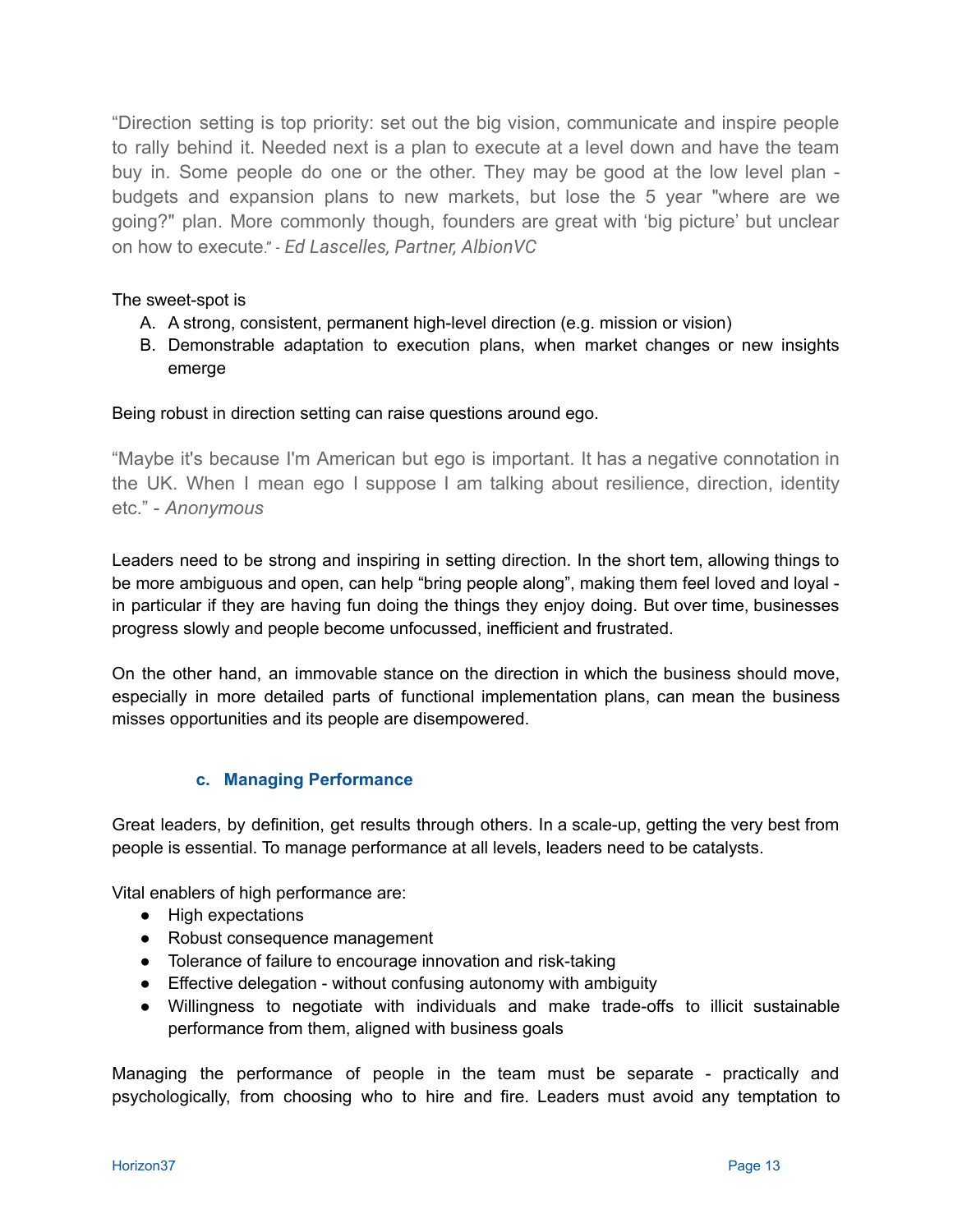undermine or show a lack of confidence in their people when they are in a process of choosing whether this person has a future in the business.

"Without it [leadership] we would at best be the sum of our individual parts - leadership at any level opens up the possibility of 1+1=3." - *Anonymous*

#### **d. Feedback**

<span id="page-13-0"></span>The organisation of knowledge and resources (including people) has previously been associated with successful leadership (Drath et al., 2008). The skills necessitated by founders in order to recognize opportunities and explore them, are essential for taking an idea and transforming it into a business opportunity, moreover a new venture. However, growing a business through exploiting existing resources and knowledge, requires a new set of skills and a change in mindset.

Leaders need data, feedback, insight and advice to inform good decision-making. This applies to everything from setting direction and deciding on how to organise the team, through to choosing leadership style and developing resilience within the business.

"They have to be open to support in all its different forms – investors, direct reports, advisors, board members – and to listen to established models" - *Damian Routley, Glow Media*

"I have CEOs so arrogant and self confident that they can't see their failings" - *Anonymous*

The business as a whole needs to be set up to respond and adapt flexibly over time, once the LPT is passed.

What are leaders listening for? There are multiple sources of proactive and reactive input available e.g.:

- Proactive due diligence
- Market scanning
- Ecosystem networking
- Subjective verbal feedback from individuals inside and outside the business
- Formal appraisals
- Board/Investor/stakeholder advice and guidance
- Peer advice and insight

What do leaders do with the information? Clarifying the purpose and impact of feedback, as well as examining what is useful information and what is not, will help leaders build awareness of common feedback pitfalls, ensuring all information can impact positively on team (and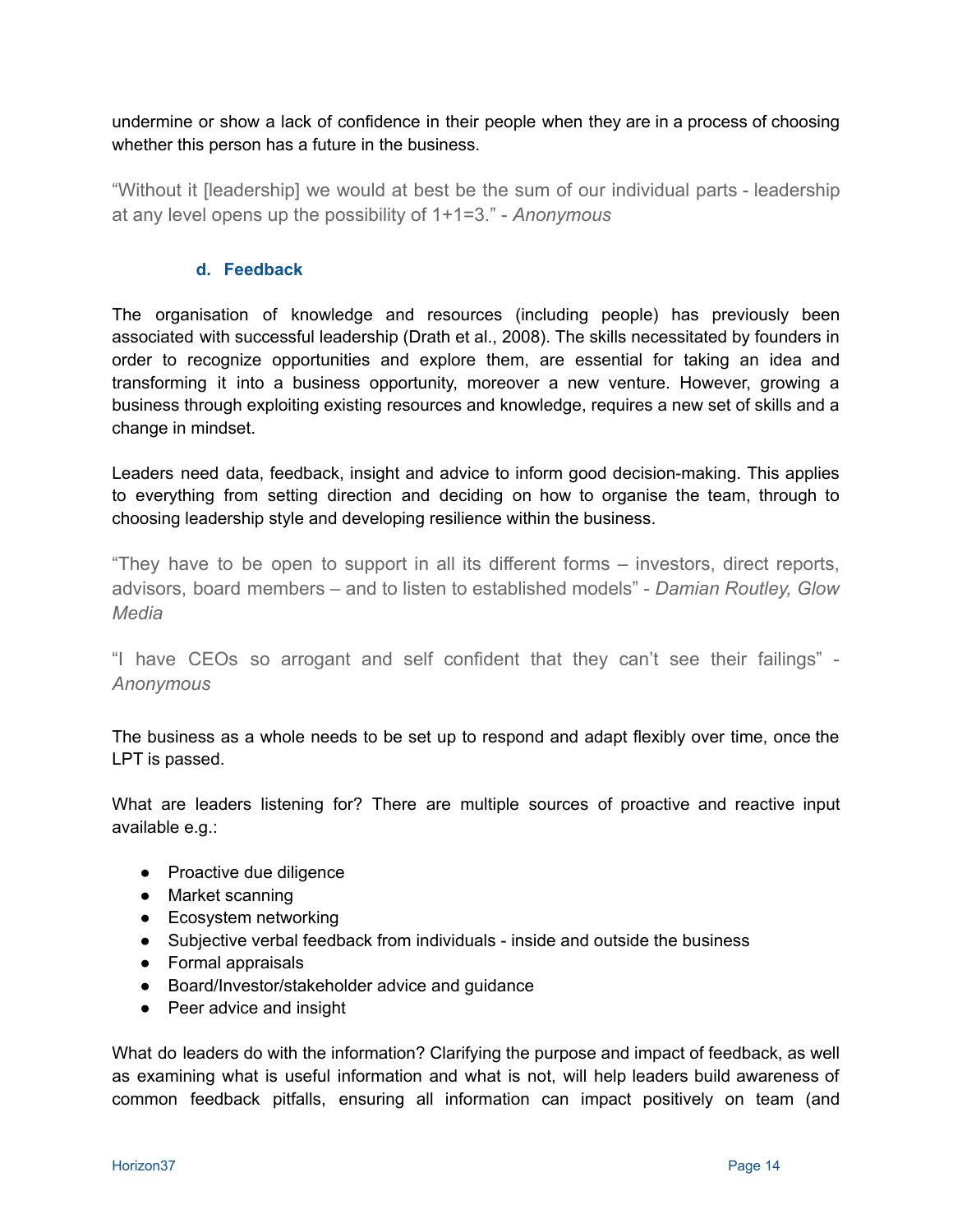leadership) performance. Taking a balanced view of incoming information is essential, and of equal importance is choosing good mindsets for giving and receiving valuable feedback, alongside planning how to role model and advocating for easy and regular feedback within the business.

"There can be a risk of arrogance and overconfidence and lack of emotional empathy. It's important that management, boards and investors can work together and one can alienate people if you don't bring them along. It's a risk for CEOs and a risk for the investors – you can burn through both, and self-awareness and shared vision is important." - *Oliver Sexton, Investment Director, Future Planet Capital*

# <span id="page-14-0"></span>**Proliferating leadership, to cross the LPT**

During start-up, over-delegation can be a problem, whereas during scale-up, it's essential. A leadership team must share a sense of ownership, responsibility and passion. Decision making becomes more strategic and collective accountability is vital.

"Up to £5m you can run the business whilst touching everything as CEO. This varies by market but generally above £5m you start to slow things down if you try to keep doing that." - *Jonathan Wagstaffe, Founder and CEO, Growva*

"These people [Founders] can be so exceptional in certain areas, they deliver returns early on, but later if they can't delegate it's as much of a killer as if you have someone who isn't performing." - *Anonymous*

Crossing the LPT is a proactive mechanism and is unlikely to occur without foresight and effective planning.

Generating proliferated leadership requires a focus on whole team leadership capabilities - in hiring, as well as organisational design. Exec teams need to have delegated accountability, and unambiguous decision-rights.

Founders and investors can save time and pain by looking ahead and investing in leadership to be ready for post-LPT challenges and needs in order to achieve business outcomes. In the high-pressure scale-up environment, investing in building comprehensive and generic leadership skills is an unnecessary luxury, as is extensive future-proofing. Following the S-curve, being targeted to specific business needs, and staying just ahead of what is needed, is more efficient.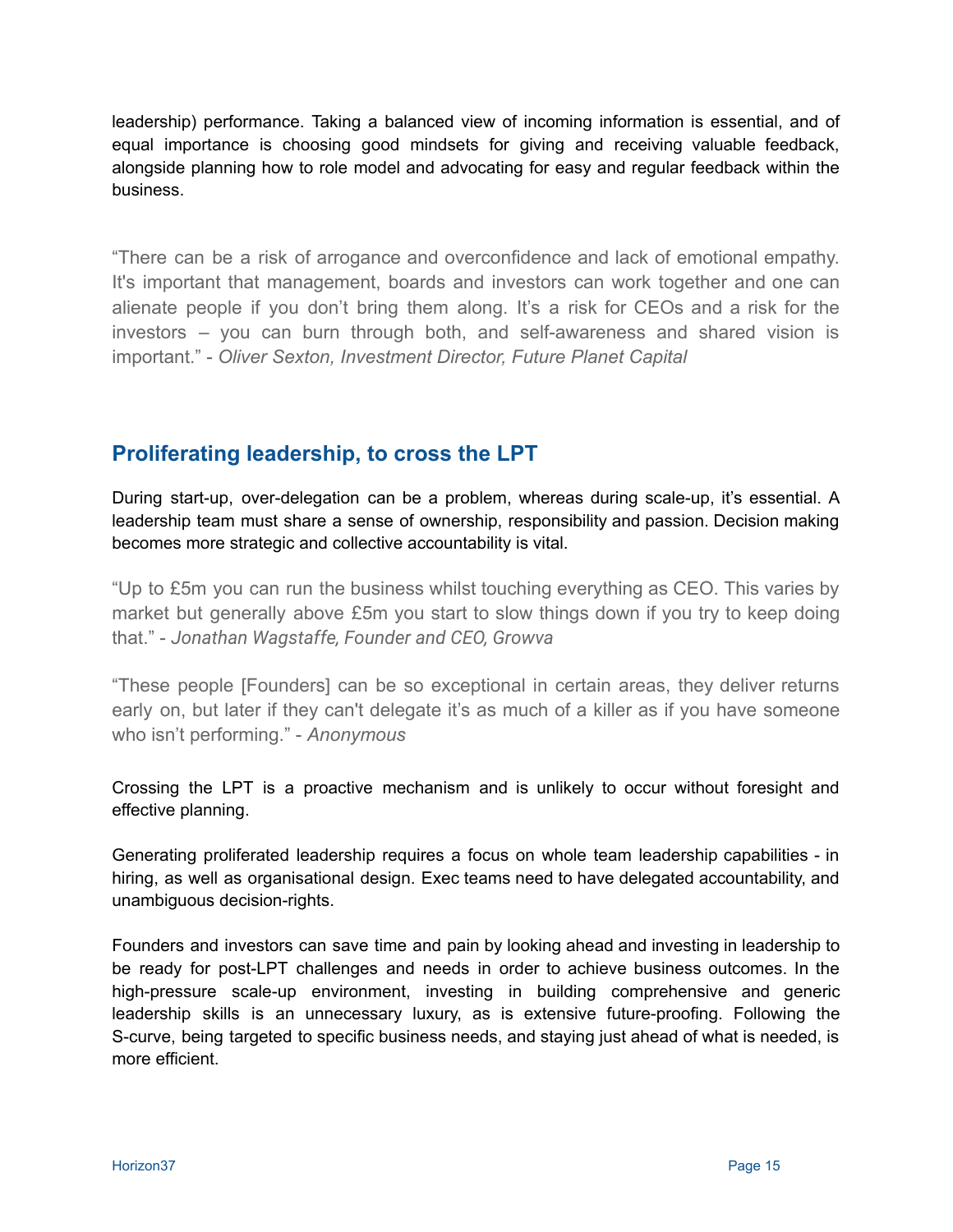Stakeholders (Universities, TTO, Institutions, Business Schools) need to actively invest in leaders as the LPT approaches. For investors, facing more and more competition to win the hottest deals, the dynamic of the game is changing. Power is shifting to founders and schmoozing investors is out-dated. Supporting leaders through the LPT can be a differentiator for investors and getting those businesses to succeed.

"Investors are realising we are selling money, not just selecting deals." - *Anonymous*

# <span id="page-15-0"></span>**Conclusions**

Leaders must succeed with four critical components of leadership to scale up beyond the LPT. In creating culture, setting direction, managing performance, and feedback, leaders are at a lower risk of failure, and more likely to achieve business outcomes.

Moreover, at the LPT, leadership must proliferate beyond a single individual. It is not sufficient for everything to hinge on one individual beyond the LPT, even if skilled in the key components.

Founders, investors and stakeholders must actively encourage a breadth of leaders, to allow the business to become more resilient, more agile and adaptable to market changes and overall a more attractive proposition to investors.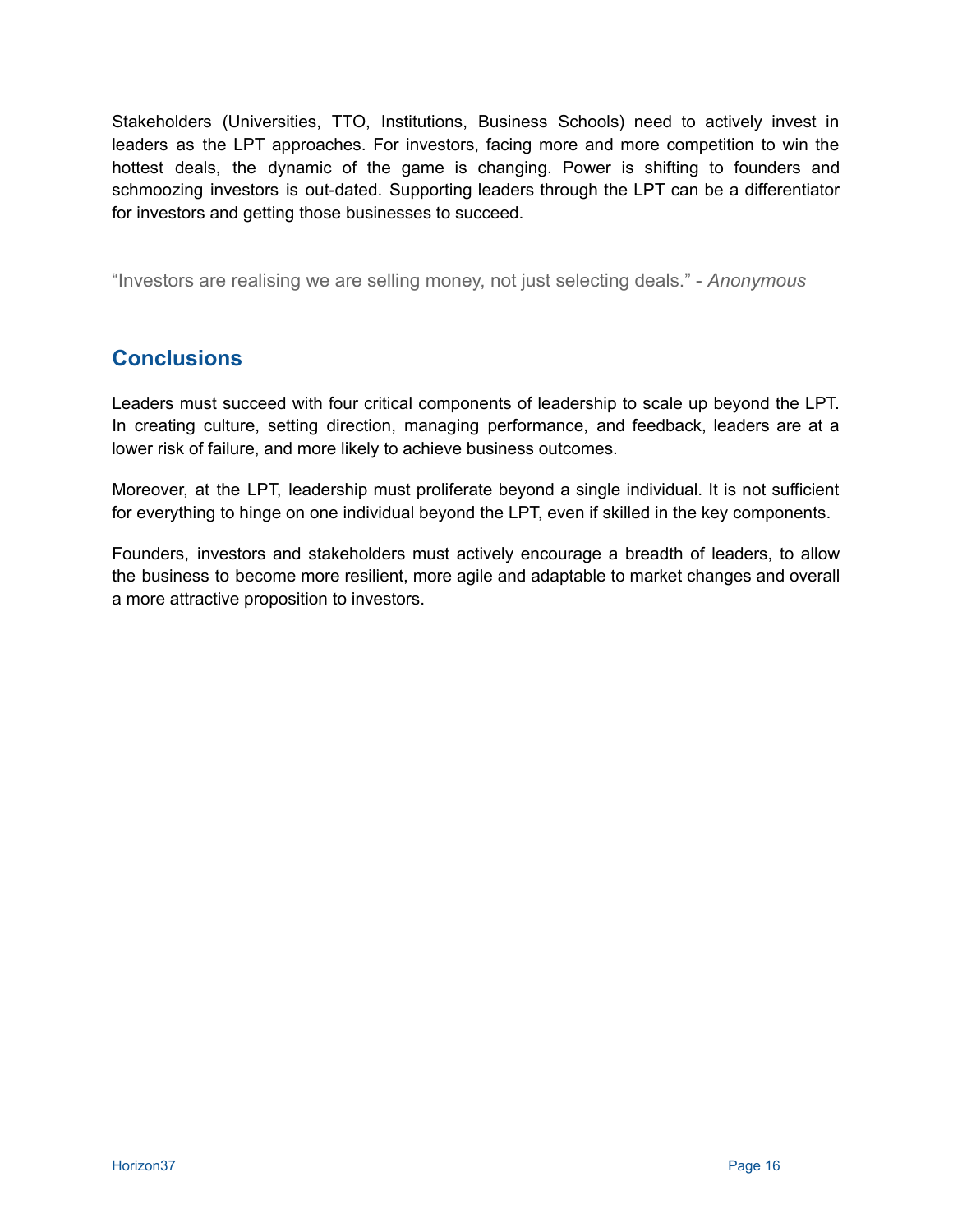# <span id="page-16-0"></span>**Appendix**

# <span id="page-16-1"></span>**Next Steps**

This draft research has provided evidential insight and clarity into the critical components of entrepreneurial leadership and has opened the door to a new and essential concept for effective scale up growth in the LPT.

These concepts, we will further research and investigate with our community, primarily at the Leadership Proliferation Event, 14 December 2021, to nuance our understanding of where and when the LPT occurs. A final report will be published in January 2022.

Some critical questions to go to our community ahead of the final report, include:

- How do you diagnose readiness to lead beyond the LPT? *we are developing and will be trialling a diagnostic tool at the LPT event to support this question.*
- How do you test whether the business has reached the LPT?
- What are the top risks and vulnerabilities for the post LPT failure in leadership?
- Can we map personality types and leadership styles to propensity to excel at the top four components?
- Which components can be learned and over which timescales, vs. need hiring for?

## <span id="page-16-2"></span>**A post-script, for further consideration: The LPT Mindset Journey**

We have started to develop a roadmap of the "mindsets journey" that scale-up leaders need to go on, to cross the LPT. This is presented here as a discussion starter, for further research and exploration in practical application. We will be developing the roadmap with our community, primarily at our LPT Event.

We judge that a founder will need to achieve step 4 before being able to cross the LPT, but this model is still being developed and tested, and the path is certainly unique to every business.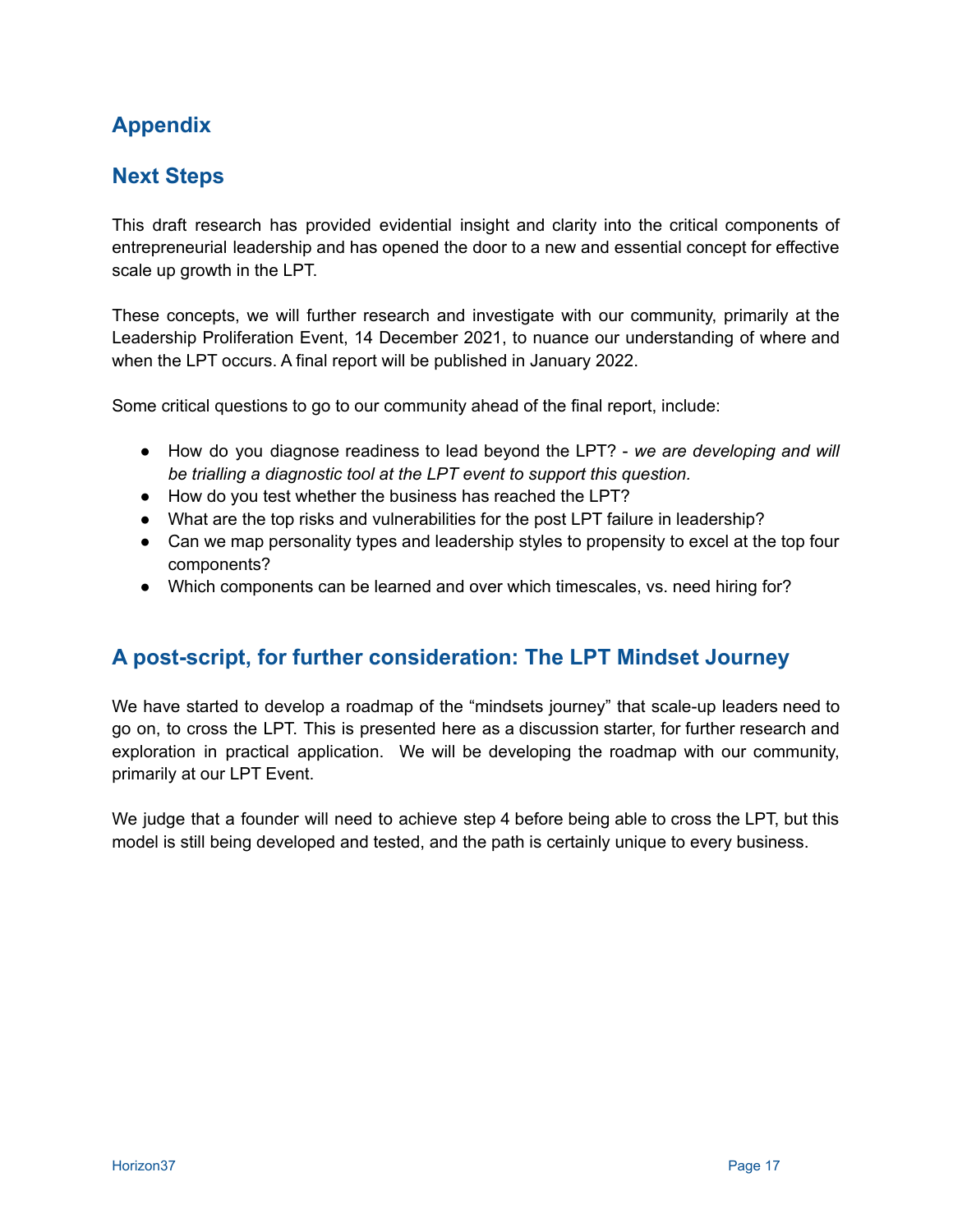

# <span id="page-17-0"></span>**Literature Review References**

Bagheri, A. and Lope Pihie, Z.A. (2013). Role of University Entrepreneurship Programs in Developing Students' Entrepreneurial Leadership Competencies: Perspectives From Malaysian Undergraduate Students. *Journal of Education for Business*, 88(1), pp.51–61.

Chatman, J.A., Caldwell, D.F., O'Reilly, C.A. and Doerr, B., 2014. Parsing organizational culture: How the norm for adaptability influences the relationship between culture consensus and financial performance in high‐technology firms. *Journal of Organizational Behavior*, *35*(6), pp.785-808.

Chen, M.H., 2007. Entrepreneurial leadership and new ventures: Creativity in entrepreneurial teams. *Creativity and Innovation Management*, *16*(3), pp.239-249.

Drath, W.H., McCauley, C.D., Palus, C.J., Van Velsor, E., O'Connor, P.M. and McGuire, J.B., 2008. Direction, alignment, commitment: Toward a more integrative ontology of leadership. *The leadership quarterly*, *19*(6), pp.635-653.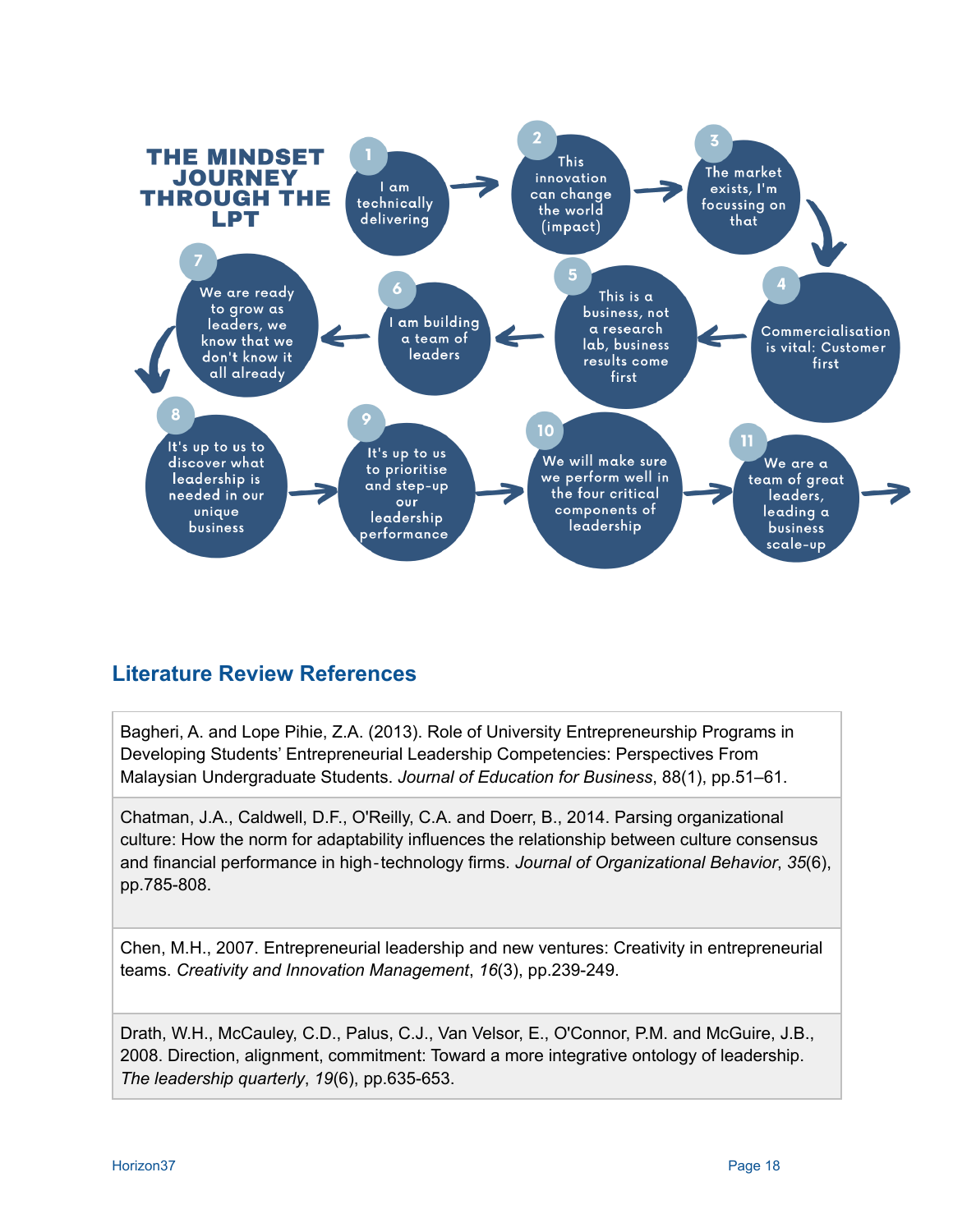Duane, R. and Hitt, M.A. (2005). *(PDF) Achieving and maintaining strategic competitiveness in the 21 st century: The role of trategic leadership*. [online] ResearchGate. Available at: https://www.researchgate.net/publication/265997688 Achieving and maintaining strategic c ompetitiveness in the 21 st century. The role of trategic leadership [Accessed 27 Jul. [2021\].](https://www.researchgate.net/publication/265997688_Achieving_and_maintaining_strategic_competitiveness_in_the_21_st_century_The_role_of_trategic_leadership)

Fernald, L.W., Solomon, G.T. and Tarabishy, A., 2005. A new paradigm: Entrepreneurial leadership. *Southern business review*, *30*(2), pp.1-10.

Freeman, D. and Siegfried Jr, R.L., 2015. Entrepreneurial leadership in the context of company start‐up and growth. *Journal of Leadership Studies*, *8*(4), pp.35-39.

Gupta, V., MacMillan, I.C. and Surie, G. (2004). Entrepreneurial leadership: developing and measuring a cross-cultural construct. *Journal of Business Venturing*, [online] 19(2), pp.241–260. Available at:

<https://www.sciencedirect.com/science/article/pii/S0883902603000405>

Harrison, C. and Burnard, K. (2019). *Entrepreneurial leadership: A Systematic Literature Review. International Review of Entrepreneurship, 14(2), 235-264.* [online] ResearchGate. Available at:

[https://www.researchgate.net/publication/331589807\\_Entrepreneurial\\_leadership\\_A\\_Systema](https://www.researchgate.net/publication/331589807_Entrepreneurial_leadership_A_Systematic_Literature_Review_International_Review_of_Entrepreneurship_142_235-264) [tic\\_Literature\\_Review\\_International\\_Review\\_of\\_Entrepreneurship\\_142\\_235-264](https://www.researchgate.net/publication/331589807_Entrepreneurial_leadership_A_Systematic_Literature_Review_International_Review_of_Entrepreneurship_142_235-264) [Accessed 26 Jul. [2021\].](https://www.researchgate.net/publication/331589807_Entrepreneurial_leadership_A_Systematic_Literature_Review_International_Review_of_Entrepreneurship_142_235-264)

Lang, J.A., 2013. A Review of "The New Entrepreneurial Leader: Developing Leaders Who Shape Social & Economic Opportunity" Greenberg, D., McKone-Sweet, K., & Wilson, HJ San Francisco, CA: Berrett-Koehler.(2011). 271 pp.

Leitch, C.M., McMullan, C. and Harrison, R.T., 2009. Leadership development in SMEs: an action learning approach. *Action Learning: Research and Practice*, *6*(3), pp.243-263.

Leitch, C.M., McMullan, C. and Harrison, R.T., 2013. The development of entrepreneurial leadership: The role of human, social and institutional capital. *British Journal of Management*, *24*(3), pp.347-366.

Men, L.R., Yue, C.A. and Liu, Y. (2020). "Vision, passion, and care:" The impact of charismatic executive leadership communication on employee trust and support for organizational change. *Public Relations Review*, 46(3), p.101927.